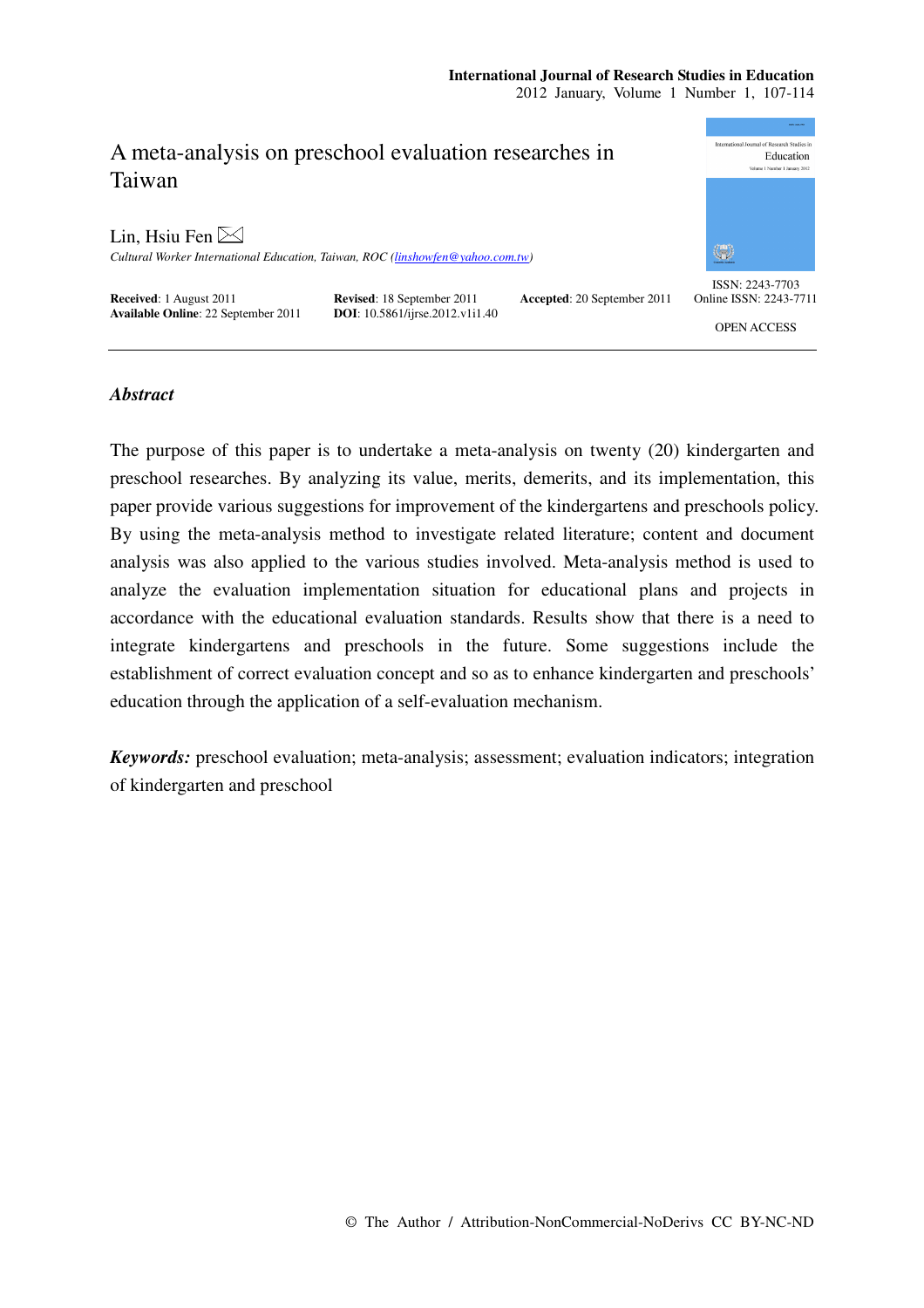# **A meta-analysis on preschool evaluation researches in Taiwan**

## **1. Introduction**

*Child care and education integration* have become one of the important topics for the reform on current child care and education system in Taiwan. Such integration is said to involve strategies wherein counseling and evaluation of kindergartens and nursery schools will be executed by experts hired by local competent authority. Furthermore, this evaluation process are said to be executed by related professional institutes or organizations under the commission of local competent authority through the manner of *outsourcing* (Chou & Chiang, 1995). Hence, in order to further analyze the inherent purpose and concept on such evaluations. This paper shall explore the outcomes of related studies on kindergartens and nursery schools evaluation with major regards to as a lesson to the policy of child care integration in the future while promoting educational evaluation work.

#### **2. Definition of terms**

*Child care integration* refers to merger of two systems or institutes; expecting to achieve integration and use of national resources, completing the early childhood care institutes, reacting to early childhood needs of modern society and family, providing child the same quality of early childhood care, and ensuring the fundamental rights and interests of early childhood educators. While, *meta-evaluation* refers to original procedure, method, activity, tool and data explanation, which is a process of judgment on values upon an in-depth analysis of pros and cons of known objects, plans and projects, with a purpose to ensure the quality of evaluation and to improve the implementation of evaluation task (Scriven, 1969, 1981; Stufflebeam, 1974).

Meta-analysis is said to be a statistical method of combining the results of a number of different studies in order to provide a larger sample size for evaluation and to produce a stronger conclusion than can be provided by any single study (Greenfacts, 2011). In addition, meta-analyses are attempted when previous studies were too small individually to achieve meaningful or statistically significant results. In essence, combining data from disparate groups is problematic, meta-analyses usually are considered more suggestive than definitive. The appeal of meta-analysis is that it in effect combines all the research on one topic into one large study with many participants. The danger is that in amalgamating a large set of different studies the construct definitions can become imprecise and the results difficult to interpret meaningfully.

#### **3. Evaluation in Taiwan**

An evaluation is to understand the situation of kindergartens and nursery schools in order to clarify the undetected situation of institute itself through a manner of external evaluation, to discover those kindergartens, nursery schools with a concern in teaching feature and child needs and to reward and to commend them accordingly (Chou & Chiang, 1995). It also helps eliminate the flaws of those kindergartens, nursery schools that require operations improvement; the government shall aims to enable a complete ecology and development of child care quality upon the establishment of evaluation system.

In some other country, evaluation is also known as *accreditation*. In the United States, the term *accreditation* is most often used with reference to schools and hospitals. Accreditation of these institutions is performed by private nonprofit membership associations known as accrediting agencies. These agencies which are consist of private educational associations of regional or national scope; develops evaluation criteria and conduct peer evaluations to assess whether or not those criteria are met. Institutions and/or programs that request an agency's evaluation and that meet an agency's criteria are then accredited by that agency (DOE, 2008). In sum, accreditation is a system for recognizing educational institutions and professional programs for a level of performance, integrity and quality that entitles them to the confidence of the educational community and the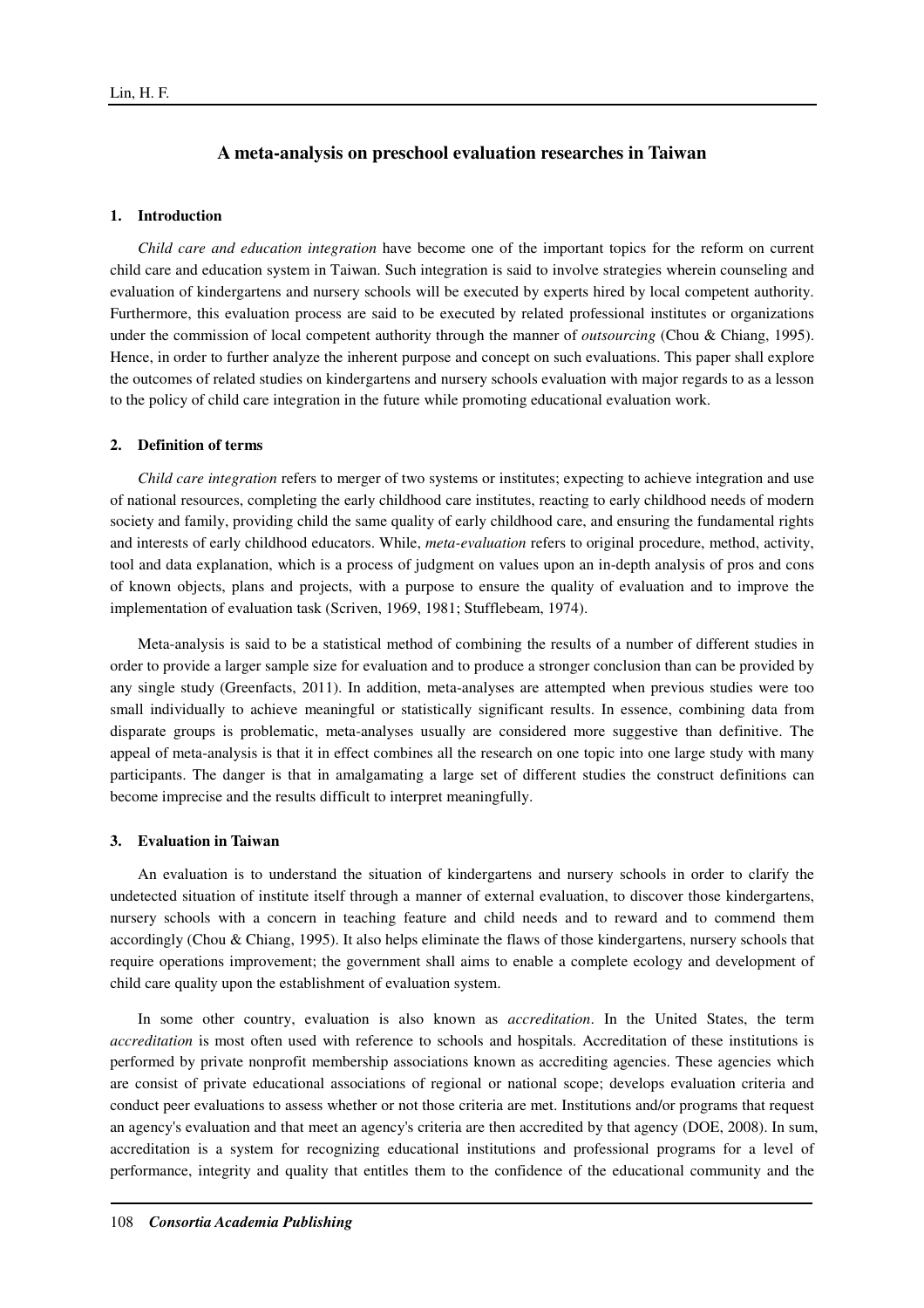public.

In Taiwan, the Taiwan Accreditation Foundation (TAF) is the only national accreditation body in Taiwan. TAF accreditation recognizes and promotes organizations by assessing, against international standards and criteria, their competence in providing specific types of certification, calibration, testing, inspection and proficiency testing programmed services (TAF, 2011). TAF is more focused on the industry, while the Higher Education Evaluation and Accreditation Council of Taiwan (HEEACT) is more on education (HEEACT, 2008). However, still the evaluation mechanism in the educational institutions of Taiwan is controlled by the Ministry of Education. The table below shows the evaluation system in kindergarten and preschool education.

# **Table 1**

| <b>Item</b>   | Kindergarten<br>evaluation | Nursery school<br>evaluation | Child care integration    |                               |
|---------------|----------------------------|------------------------------|---------------------------|-------------------------------|
|               |                            |                              | Fundamental<br>evaluation | Professional evaluation       |
| Frequency     | 5 years                    | 5 years                      | 1 to 3 years              | 3 to 5 years                  |
| Visiting time | 1 day                      | Half day                     | 1 to 3 hours              | 1 day                         |
| Evaluation    | Administrative             | Adm. personnel of            | Adm. personnel of         | Early childhood professionals |
| commissioners | personnel of               | education bureau of          | education bureau of       | who had professional          |
|               | education bureau of        | city/county government,      | city/county government,   | evaluation training           |
|               | city/county                | early childhood              | public safety forces who  |                               |
|               | government, early          | professionals who had        | had fundamental           |                               |
|               | childhood                  | professional evaluation      | evaluation training       |                               |
|               | professionals who had      | training                     |                           |                               |
|               | professional               |                              |                           |                               |
|               | evaluation training        |                              |                           |                               |

*Evaluation system in kindergarten and preschool education* 

#### **4. Methodology**

The study followed a paradigm which is the concept of input processes and output analyses. Figure 3 shows the research framework.



*Figure 3*. Research framework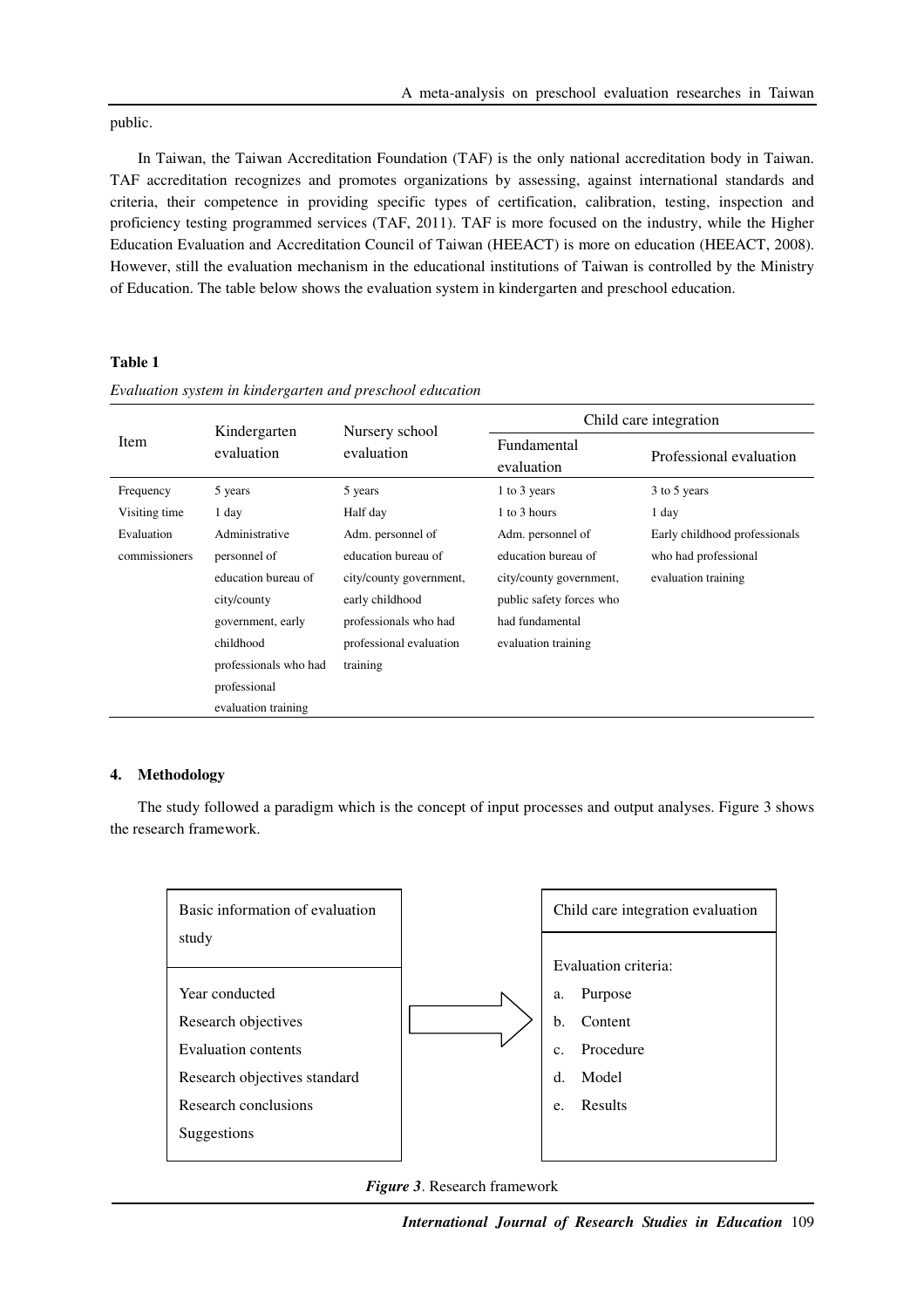# *4.1 Research participants*

The meta-analyses involved 20 studies done from 1996 to 2007. Table 2 shows the list of the studies.

# **Table 2**

*List of studies reviewed* 

|     | Author/s      | Year | Title of study                                                                |  |
|-----|---------------|------|-------------------------------------------------------------------------------|--|
| 1.  | Lee, M.C.     | 1996 | A study of kindergarten evaluation from the perspective of kindergarten       |  |
|     |               |      | principals in Taipei city                                                     |  |
| 2.  | Hsu, H.Q.     | 2001 | A study of self evaluation by kindergartens                                   |  |
| 3.  | Chen, Y.C.    | 2002 | A process of kindergarten's participation in counseling evaluation plan $-A$  |  |
|     |               |      | case study of 4 kindergartens in Taipei city                                  |  |
| 4.  | Su, H. W.     | 2002 | A study of meta-evaluation by the kindergartens in Taipei city                |  |
| 5.  | Chen, H.C.    | 2003 | A study of evaluation plan implementation of kindergarten counseling in       |  |
|     |               |      | Taipei county: A case study of school year 2001                               |  |
| 6.  | Huang. L. C.  | 2003 | Establishment of evaluation plan for the specific competence of kindergarten  |  |
|     |               |      | teachers                                                                      |  |
| 7.  | Ji, Y. F.     | 2003 | Establishment of evaluation index for child welfare institutions-nursery      |  |
|     |               |      | schools in Taichung county as a case study                                    |  |
| 8.  | Chang, L.Y.   | 2004 | A study of implementation status of kindergarten evaluation - An evaluation   |  |
|     |               |      | of preschool education administration in Tainan county                        |  |
| 9.  | Chiang, L. L. | 2004 | An evaluation plan for kindergarten counseling in Taipei county               |  |
| 10. | Tsao, R.C.    | 2004 | A study of meta-evaluation for the kindergartens in Taoyuan county            |  |
| 11. | Chang, S. H.  | 2005 | A study of meta-evaluation for private kindergartens in Taoyuan county        |  |
| 12. | Huang, Y. F.  | 2005 | A study of evaluation index for kindergarten's operation efficiency-DEA       |  |
|     |               |      | evaluation mode                                                               |  |
| 13. | Liang, A. C.  | 2005 | A case study on the evaluation of child care institutions-public school in    |  |
|     |               |      | Tainan county                                                                 |  |
| 14. | Pan, Y. H.    | 2005 | A meta-evaluation study of kindergarten evaluation in Kaohsiung city          |  |
| 15. | Wu, C. Y.     | 2005 | Establishment of training plan for kindergarten evaluation commissioner       |  |
| 16. | Chao, K.L.    | 2006 | A meta-evaluation study of kindergarten evaluation in Kaohsiung city          |  |
| 17. | Chen, F. L.   | 2006 | An analysis of kindergarten evaluation system in Taiwan-Taipei city as a      |  |
|     |               |      | case study                                                                    |  |
| 18. | Lee, X.Y.     | 2006 | An evaluation plan for the kindergartens in $- A$ perspective of commissioner |  |
| 19. | Lin, H. F.    | 2007 | Related studies of meta-evaluation for the nursery schools in Taipei          |  |
| 20. | Lo, Y.Y       | 2007 | A study of early childhood educators' viewpoints on kindergarten evaluation   |  |

*Note*. Studies are written in Mandarin Chinese

# **5. Results and conclusions**

The current conclusions and suggestions of the research outcomes can be provided as a reference to evaluation system after integration of child care in the future. These are as follows:

1. There are more studies on meta-evaluation of kindergartens and less for nursery schools.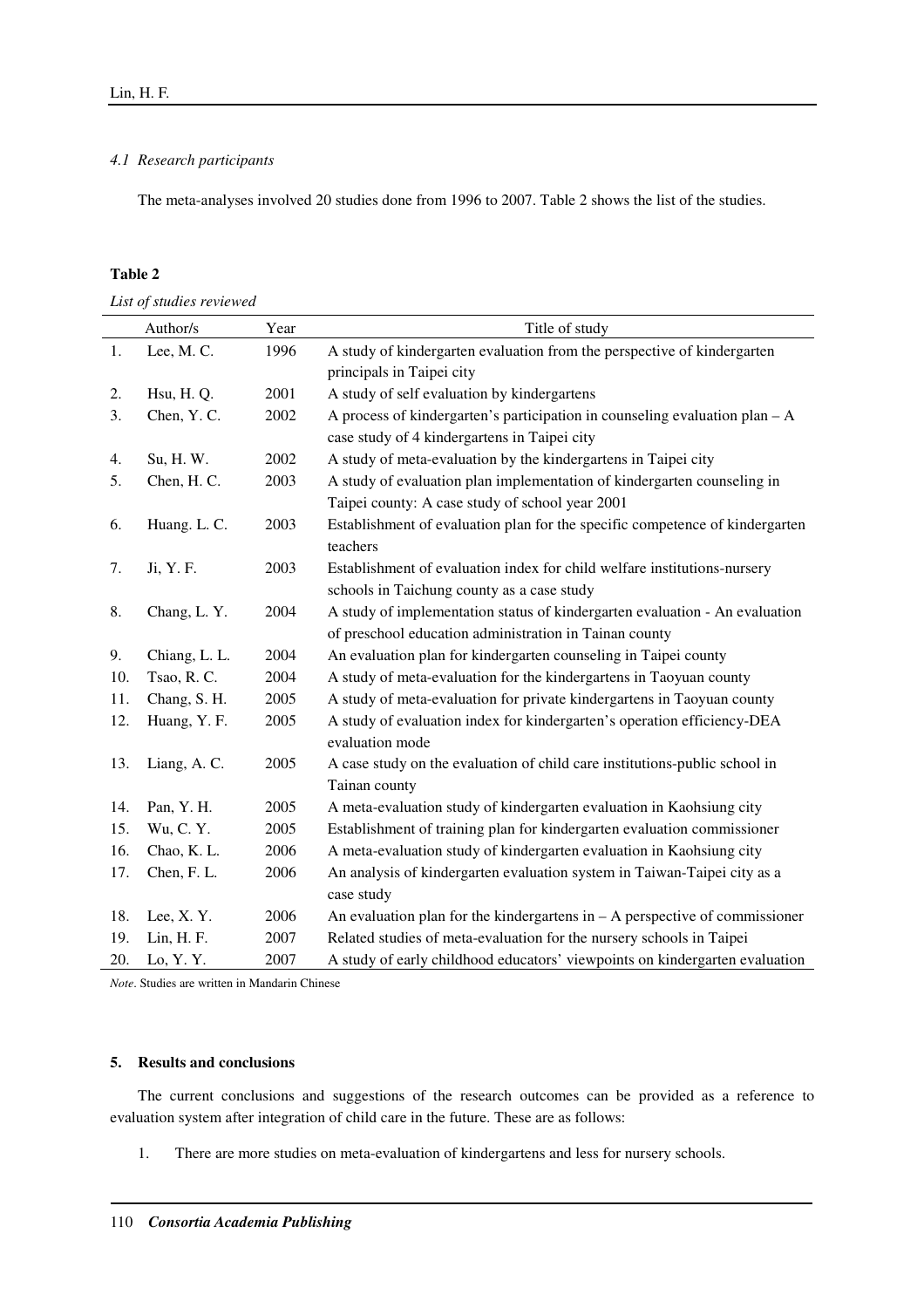- 2. Targeting 6 cities/counties only has led to a failure in understanding the evaluation status of other cities/counties.
- 3. The direction of research under discussion lacks participation of government units, evaluation commissioners and parents.
- 4. Evaluation tools and contents were mentioned the most while self evaluation was mentioned the least in the conclusions.
- 5. Those satisfactory evaluation items cover:
	- An index of *early childhood quality* reports a power of prediction on service performance.
	- $\triangleright$  The pre-counseling, self evaluation, visit evaluation, follow-up evaluation are in moderate order and in compliance with the logic.
	- A top appraisal is rendered in terms of *efficacy* perspective
	- $\triangleright$  The commissioners were recognized by their area of expertise and evaluation procedure.
	- Appropriate categorization of evaluation contents.
- 6. The evaluation items to be improved include the following:
	- $\triangleright$  Insufficient flexibility of evaluation manual.
	- $\triangleright$  Individual differences were not taken into consideration.
	- $\triangleright$  Insufficient self evaluation and visiting time.
	- A specialized evaluation institute is not established.
	- Establish license system for counseling and evaluation manpower.
	- $\triangleright$  Diverse use of counseling/evaluation outcomes.
	- Evaluation on public/private sectors should be separated.
	- Reinforce regular subsequent counseling measures and promotion of evaluation task concept.

# **6. Recommendations and implications**

The current analysis provided the following overall evaluations, such as:

- 1. Practical planning of evaluation, the evaluation contents should reflect the value of evaluation.
- 2. Increase time for self evaluation processing.
- 3. Provide subsequent evaluation and necessary assistance upon evaluation outcomes.
- 4. Increase studies of evaluation index.
- 5. Increase studies with regard to evaluation time.
- 6. Enhance consistent reliability of the appraiser.
- 7. The pre-education organizations which report poor evaluation outcome should subject to follow-up counseling.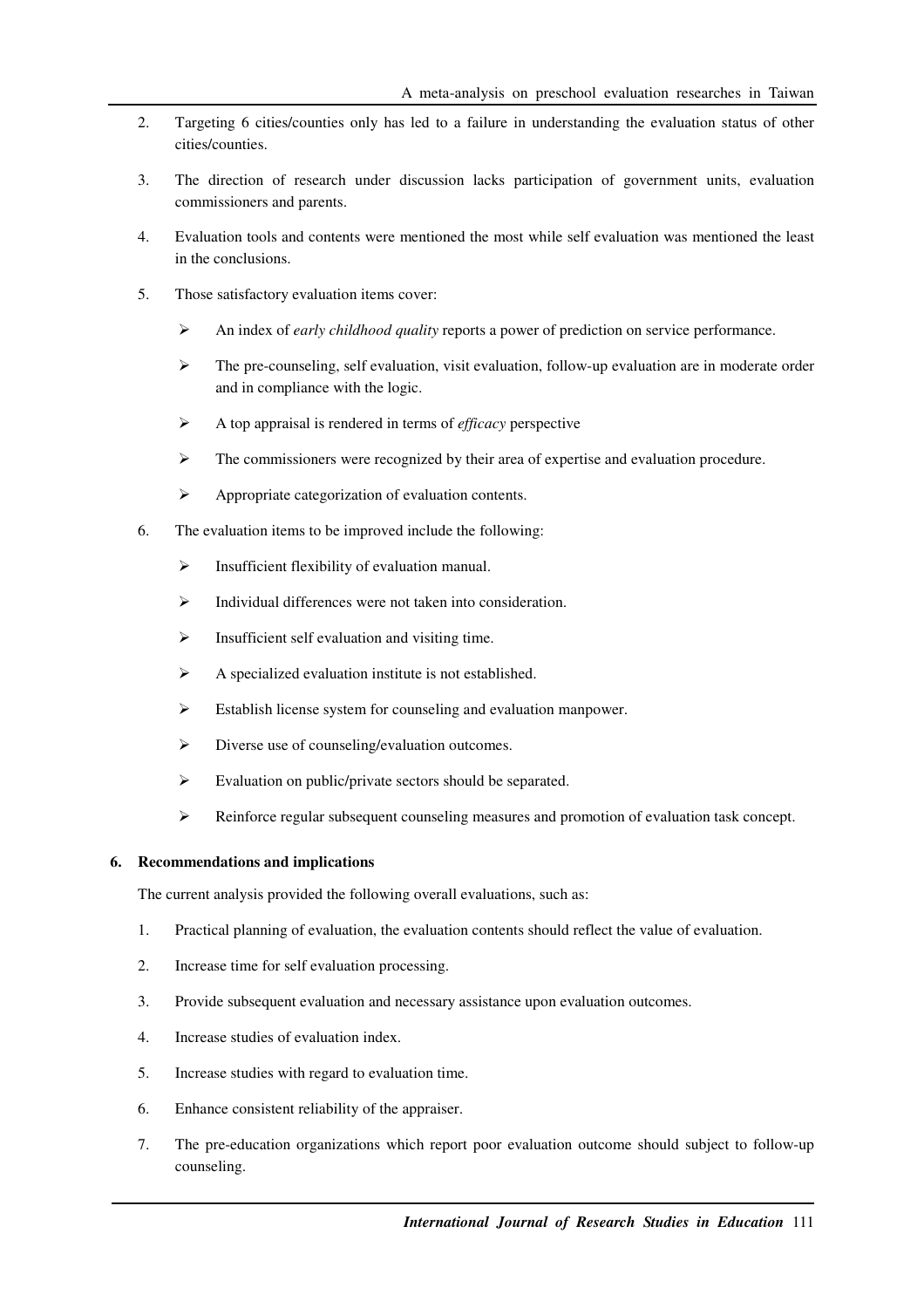# Lin, H. F.

While also providing numerous suggestions to evaluation plans for child care integration, such as:

- 1. Establish accurate idea about evaluation to truly enhance the quality of kindergarten through self evaluation mechanism.
- 2. Establish specialized unit or specialized person for evaluation task processing.
- 3. Way to announce the evaluation outcome should be diversified.
- 4. A well interaction process that combines counseling and evaluation.
- 5. Respect difference between kindergartens; introduce both qualitative and quantitative research for evaluation items.

Some suggestions to be considered are as such:

- 1. Add evaluation index, evaluation time and process, professional index of evaluation commissioners and related studies.
- 2. Research objects will reach stakeholders of child care integration plans to reinforce inference ability of the study.
- 3. Promote the education of correct concept of kindergarten and preschool evaluation.
- 4. Set up an exclusively independent unit or personnel to take charge the evaluation work.
- 5. Use multiple ways of announcing the evaluation results.
- 6. The evaluation results should meet the evaluation principle, appropriate reward should be applied.
- 7. Perform a benign interaction process by combining both counseling and evaluation.
- 8. Respect the differences among kindergartens and preschools.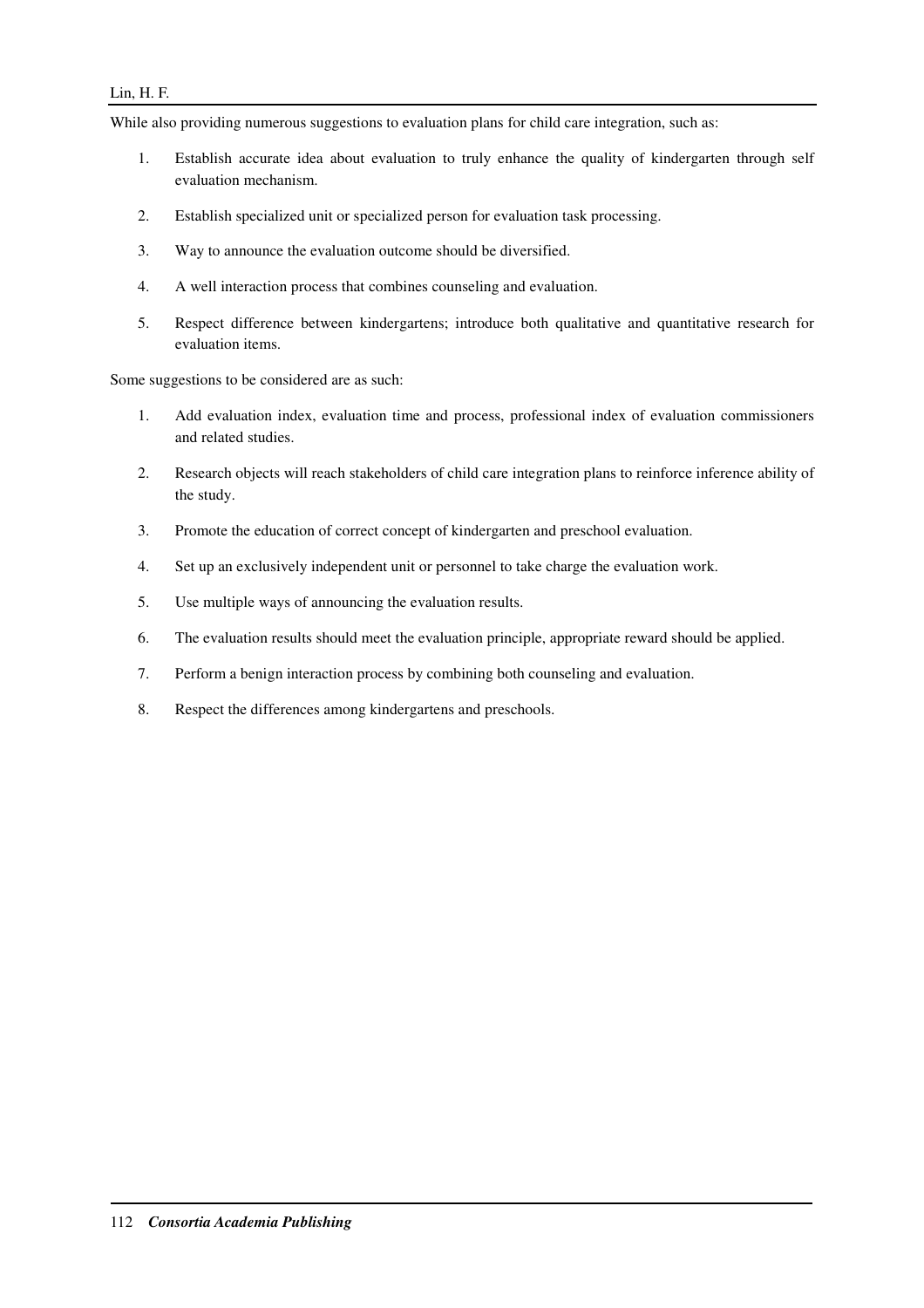## **7. References:**

- Chang, S. H. (2005). *A study of meta-evaluation for private kindergartens in Taoyuan county* [In Chinese]. Unpublished masteral thesis, Chung Yuan Christian University, Taoyuan, Taiwan.
- Chang, L. Y. (2004). *A study of implementation status of kindergarten evaluation An evaluation of preschool education administration in Tainan county* [In Chinese]. Unpublished masteral thesis, National Chiayi University, Tainan, Taiwan.
- Chao, K. L. (2006). *A meta-evaluation study of kindergarten evaluation in Kaohsiung city* [In Chinese]. Unpublished doctoral dissertation, National Tainan University, Tainan, Taiwan.
- Chen, F. L. (2006). *An analysis of kindergarten evaluation system in Taiwan-Taipei city as a case study* [In Chinese]. Unpublished masteral thesis, Taipei Municipal University of Education, Taipei, Taiwan.
- Chen, H. C. (2003). *A study of evaluation plan implementation of kindergarten counseling in Taipei county: A case study of school year 2001* [In Chinese]. Unpublished masteral thesis, National Hsinchu University of Education, Hsinchu, Taiwan.
- Chen, Y. C. (2002). *A process of kindergarten's participation in counseling evaluation plan A case study of 4 kindergartens in Taipei city* [In Chinese]. Unpublished masteral thesis, National Hsinchu University of Education, Hsinchu, Taiwan.
- Chiang, L. L. (2004). An evaluation plan for kindergarten counseling in Taipei county [In Chinese]. *Preschool education information*, 136, 15-23.
- Chou, S. H., & Chiang, L. L. (1995). The evaluation system of kindergarten in Taiwan. Reported by the chief editor of the Chinese Society of Education [In Chinese], *Education Evaluation,* 327-357.
- DOE. (2008). *Accreditation in the United States*. Retrieved January 20, 2008, from http://www.ed.gov/admins/finaid/accred/accreditation.html#Overview
- Greenfacts. (2011). *Meta-analyses*. Retrieved August 1, 2011, from http://www.greenfacts.org/glossary/mno/meta-analysis.htm
- HEEACT. (2008). About HEEACT. Retrieved August 1, 2011, from http://www.heeact.edu.tw/ct.asp?xItem=1092&CtNode=444&mp=4
- Hsu, H. Q. (2001). *A study of self evaluation by kindergartens* [In Chinese]. Unpublished masteral thesis, Taipei Municipal University of Education, Taipei, Taiwan.
- Huang. L. C. (2003). *Establishment of evaluation plan for the specific competence of kindergarten teachers* [In Chinese]. Unpublished masteral thesis, National Hsinchu University of Education, Hsinchu, Taiwan.
- Huang, Y. F. (2005). *A study of evaluation index for kindergarten's operation efficiency-DEA evaluation model*  [In Chinese]. Unpublished masteral thesis, Chang Jung Christian University, Taipei, Taiwan.
- Ji, Y. F. (2003). *Establishment of evaluation index for child welfare institutions-nursery schools in Taichung county as a case study* [In Chinese]. Unpublished masteral thesis, Nan Hua University, Taichung, Taiwan.
- Liang, A. C. (2005). *A case study on the evaluation of child care institutions-public school in Tainan county* [In Chinese]. Unpublished masteral thesis, National Chengchi University, Taipei, Taiwan.
- Lee, M. C. (1996). *A study of kindergarten evaluation from the perspective of kindergarten principals in Taipei city* [In Chinese]. Unpublished masteral thesis, Chinese Culture University, Taipei, Taiwan.
- Lee, X. Y. (2006). *An evaluation plan for the kindergartens in A perspective of commissioner* [In Chinese]. Unpublished master thesis, National Hsinchu University of Education, Hsinchu, Taiwan.
- Lin, H. F. (2007). *Related studies of meta-evaluation for the nursery schools in Taipei* [In Chinese]. Unpublished study, Kang-Ning Junior College of Medical Care and Management, Taipei city.
- Lo, Y. Y. (2007). *A study of early childhood educators' viewpoints on kindergarten evaluation* [In Chinese]. Unpublished masteral thesis, National Pingtung University of Science, Pintung, Taiwan.
- Pan, Y. H. (2005). *A meta-evaluation study of kindergarten evaluation in Kaohsiung city* [In Chinese]. Unpublished masteral thesis, National Pingtung University of Science, Pintung, Taiwan.